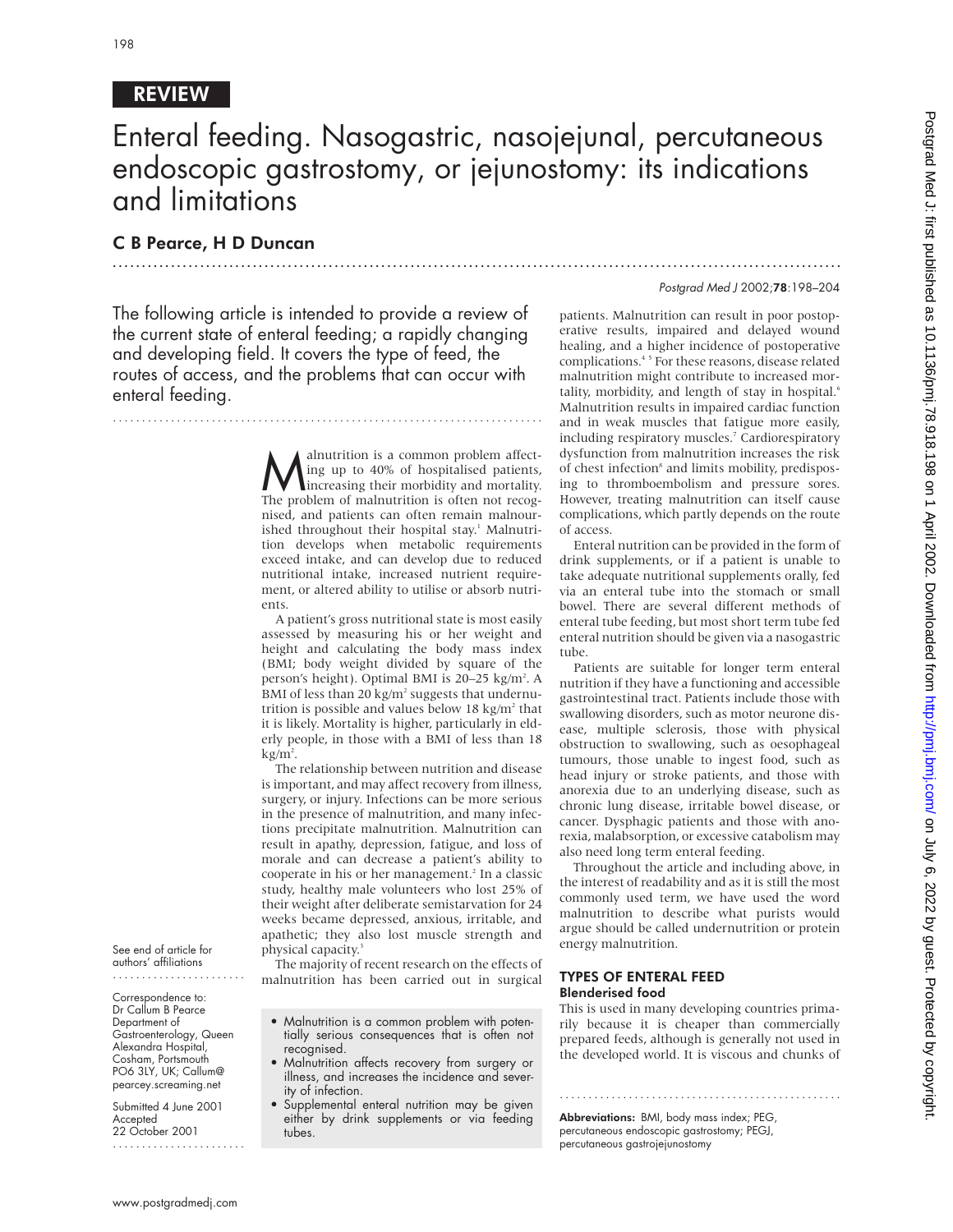- Although blenderised feed may be used, generally commercially prepared polymeric feed is most commonly given to patients.
- Elemental and disease specific feeds are increasing in use, but at the moment are principally research based.

food may block the feeding tube and although larger bore tubes can be used, this increases the risk of complications. Patients with digestion and absorption defects may benefit from predigested nutrients.<sup>9</sup> Feed contamination, which is discussed later on in this review, is a further reason why blenderised feed is not used, particularly in immunocompromised patients or those patients with achlorhydria. Clearly feed of this type is unsuitable for jejunal feeding.

## Commercially prepared enteral feeds

## Polymeric feeds

Polymeric feeds are available with a variety of energy, protein, fat, mineral, vitamin, fibre, and water contents and are suitable for those with a normal or near normally functioning bowel. They contain whole protein as the nitrogen source most provide 500 g/l of nitrogen and energy of 1 kcal/ml, although they can range from 0.5–2 kcal/ml. Commercial feeds are now clinically lactose and gluten-free and contain enough vitamins, trace elements, and essential fatty acids to prevent deficiencies. Some patients may need extra micronutrients and macronutrients.9

## Elemental feeds

Elemental feeds contain either pure amino acids or predigested protein and provide oligopeptides and amino acids. Amino acid solutions taste unpleasant and are relatively expensive, so unless there is extensive impairment of gastrointestinal digestive and absorptive functions they appear to offer little additional benefit. Their use is increasing in a variety of situations in research institutions.

#### Disease specific feeds

Disease specific feeds generally play little part in long term enteral nutrition. They can be used in severely ill patients, such as those with multiple burns or trauma, respiratory failure, advanced cirrhosis, or acute renal failure. Renal specific diets can be useful in chronic renal failure.

## ROUTES OF ACCESS

#### Oral

The oral route is the preferred method of administration. Interventional tube feeding (if medically appropriate) is required for patients unable to ingest adequate amounts of nutrition.

## Tube feeding

Enteral tube feeding is a valuable treatment modality in the management of both acute and chronic illness. Recent advances in access devices, feeds, and pumps have made enteral feeding a viable option for many clinicians and their patients. Increasing pressure on hospital beds, the development of a homecare industry, and advances in technology have led to a 20%–25% annual increase in the number of patients receiving enteral tube feeding in the community in the UK.<sup>10</sup> Staff in healthcare settings need to be able to manage enteral tube feeding. Achieving and maintaining access to the gastrointestinal tract is a prerequisite for enteral feeding.

## INDICATIONS AND CONTRAINDICATIONS FOR TUBE FEEDING

The majority of patients require nutritional support for around one month or less. If patients are unable to take supplemental sip feeds safely then enteral tube feeding is

## Table 1 Indications and contraindications for enteral feeding

| Indications                             | Relative contraindications                                    |  |
|-----------------------------------------|---------------------------------------------------------------|--|
| Medical                                 | Intestinal obstruction                                        |  |
| Inflammatory bowel disease              | <b>lleus</b>                                                  |  |
| Hepatic failure                         | High output small bowel fistula                               |  |
| Renal failure                           | High doses positive inotropic agents                          |  |
| Respiratory failure                     |                                                               |  |
| Neurological                            | Enteral feeding can be given in the                           |  |
| Cerebrovascular accident                | presence of gut obstruction or when                           |  |
| Motor neurone disease                   | there is a high output small bowel<br>enterocutaneous fistula |  |
| Acquired brain injury                   |                                                               |  |
| <b>Brain tumour</b>                     |                                                               |  |
| Parkinson's disease                     |                                                               |  |
| Surgical                                |                                                               |  |
| Preoperative                            |                                                               |  |
| Postoperative                           |                                                               |  |
| Fistula                                 |                                                               |  |
| Burns                                   |                                                               |  |
| Sepsis                                  |                                                               |  |
| Head and neck cancer                    |                                                               |  |
| Gastrointestinal tract cancer           |                                                               |  |
| Gastrointestinal tract surgery          |                                                               |  |
| Pancreatitis                            |                                                               |  |
| Orthopaedic                             |                                                               |  |
| Trauma                                  |                                                               |  |
| Psychiatric                             |                                                               |  |
| Anorexia nervosa<br>Paediatric          |                                                               |  |
|                                         |                                                               |  |
| Cystic fibrosis                         |                                                               |  |
| Miscellaneous                           |                                                               |  |
| Intensive care patients                 |                                                               |  |
| Short bowel                             |                                                               |  |
| Cachexia                                |                                                               |  |
| Transition from parenteral<br>nutrition |                                                               |  |
|                                         |                                                               |  |

required. The different methods of enteral tube feeding are listed below. Enteral tube feeding can be used in a wide range of disease states. Table 1 lists common reasons for enteral feeding in adults in the UK. However, there are also a number of absolute and relative contraindications listed also.

## NASOENTERIC FEEDING TUBES

Nasoenteric enteral tubes are preferred to oroenteral tubes, for reasons of practicality; nasoenteric tubes are easier to secure, and are less likely to be disturbed by eating. Allowing the introduction of oral feeding is a further advantage of nasoenteral feeding, and the nasal route makes for easier insertion.

#### Nasogastric tube feeding

The majority of patients requiring nutritional support will need it for less than one month, and nasogastric tube feeding is by far the most commonly used route of access. Fine bore nasogastric tubes have reduced the incidence of complications, such as rhinitis, oesophageal reflux and strictures and oesophagitis, that were associated with the large bore Ryle's tube.11 Complications of tube feeding are listed in table 2, and are discussed later.

All tubes, whether nasogastric or percutaneous, can become clogged. This can be minimised by regular flushing with water and using liquid medication if it is required rather than crushed tablets.

Nasogastric tubes are fairly easy to insert, but should only be done by trained staff because of the risk of misplacement and oesophageal or pulmonary perforation.<sup>12</sup> It is particularly important that fine bore tubes with wire stylets should always be inserted by trained personnel, not only to minimise the risk of misplacing the tube, but because only trained personnel will be sufficiently experienced to recognise that this problem may have occurred.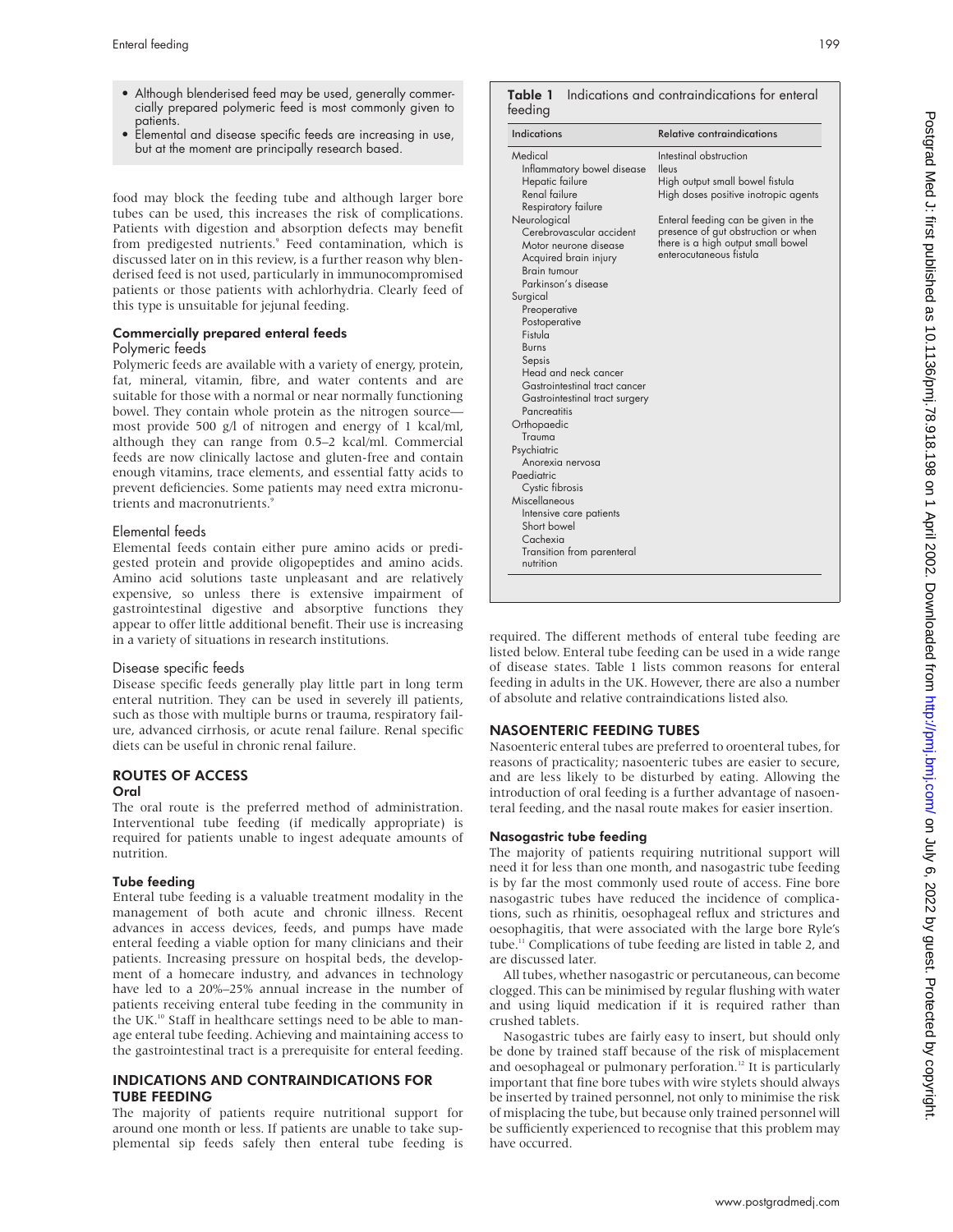| Mechanical                                                                          |  |
|-------------------------------------------------------------------------------------|--|
| Unable to pass a tube                                                               |  |
| Malposition (tube placement into the trachea, pneumothorax, intracranial placement) |  |
| Unwanted removal                                                                    |  |
| Blockage                                                                            |  |
| Nasopharyngeal pain, erosions, sinusitis, otitis media                              |  |
| Hoarseness, laryngeal ulceration                                                    |  |
| Oesophageal erosions, oesophagitis, and strictures                                  |  |
| Tracheo-oesophageal fistula, variceal rupture                                       |  |
| Duodenal perforation                                                                |  |
| Gastrointestinal                                                                    |  |
| Diarrhoea or constipation                                                           |  |
| Bloating                                                                            |  |
| Abdominal distension                                                                |  |
| Reflux                                                                              |  |
| Nausea                                                                              |  |
| Cramps                                                                              |  |
| Regurgitation                                                                       |  |
| Pulmonary aspiration                                                                |  |
| Drug interactions                                                                   |  |
| Metabolic/biochemical                                                               |  |
| Vitamin, mineral, trace element, essential fatty acid deficiencies                  |  |
| Hyperglycaemia                                                                      |  |
| Hyperkalaemia                                                                       |  |
| Hypophosphataemia                                                                   |  |
| Hypomagnesaemia                                                                     |  |
| Hypozincaemia                                                                       |  |
| (most common)                                                                       |  |
| Miscellaneous                                                                       |  |
| Abnormal liver function tests                                                       |  |
| Pulmonary aspiration                                                                |  |
| Feed contamination and resulting infection                                          |  |

If the tube is inadvertently inserted into the trachea or bronchi, intrapulmonary aspiration of feed may occur with potentially fatal results. Methods for checking the position of the tube include air insufflation and auscultation of the epigastrium, and aspiration of gastric contents and testing with litmus paper. Ability to aspirate gastric contents is more successful with some makes of tubes than others, and may not be possible with some fine bore tubes. If aspiration or auscultation is unsuccessful or there is any doubt about tube position *x* ray confirmation is needed. Care should be taken when using the method of insufflating the tube with air and auscultating above the stomach for bubbles; in intensive care patients a feeding tube in the left lower lobe of the lung, particularly in pulmonary oedema, or pneumonia can bubble and mimic gastric placement.

Although nasogastric tubes have been used successfully for long term enteral nutrition, non-elective extubation, the risk of tube misplacement, and the occasional need to check the position of the tube by *x* ray do not make it the ideal long term method of tube feeding.

#### Nasoduodenal/nasojejunal tube feeding

Patients at high risk of pulmonary regurgitation, such as those with gastric atony or gastroparesis, and patients with pancreatitis, where it is considered desirable to feed beyond the ampulla, should be considered for a postpyloric tube,<sup>13</sup> but there is still a 2.4% risk of aspiration.<sup>14</sup>

Placing nasoenteral feeding tubes postpylorically can be difficult. Spontaneous transpyloric passage of standard feeding tubes after 24 hours is only in the order of 30% and does not seem to be affected by tip profile or addition of a weight to the tip of the feeding tube.<sup>1</sup>

Although previously the only satisfactory way to place such tubes was by endoscopy or fluoroscopy, there has been increasing interest in "self propelling" feeding tubes with a coiled end that enables the tube to be placed in the stomach "blind" and then is propelled via peristalsis to the jejunum.<sup>15</sup> Theoretically, because these tubes are anchored in the jejunum

with the coil they have a reduced risk of displacement and therefore aspiration. We have used "self propelling" nasojejunal tubes for enteral feeding successfully for an number of patients with acute pancreatitis and hyperemesis gravidarum,<sup>16</sup> and we await the progress of further clinical experience. Fluoroscopic and endoscopic techniques can be used to place postpyloric feeding tubes with variable success, but are time consuming procedures.

Placing a tube postpylorically does not reduce the problem of inadvertent removal. Because of this, as well as cosmetic appearance and discomfort, other methods of providing long term nutrition have been developed.

## ENTEROSTOMY TUBE FEEDING

As a result of some of the difficulties encountered with nasoenteric feeding tubes alternative routes of tube feeding have been developed. Some of these methods are particularly useful for long term feeding.

Tube enterostomies can be placed using surgical, endoscopic, or radiological methods into the gastrointestinal tract. Tube enterostomies can be either permanent or temporary, and are usually placed if it is likely that feeding of more than four weeks will be required, or if nasoenteral access is compromised in the short term.

#### Percutaneous endoscopic gastrostomy (PEG)

In 1980 Gauderer *et al* described inserting a percutaneous gastrostomy tube under local anaesthetic using endoscopy.17 The PEG tube has rapidly become the method of choice for long term feeding.<sup>18</sup> It is safer and more cost effective than surgically placed gastrostomies, with a low procedure related mortality  $(2%)$  and complication rate.<sup>18 19</sup> There is less interruption from tube displacement compared with nasogastric feeding.<sup>20</sup> There may also be less reflux and feed aspiration, suggesting that overnight feeding is relatively safer.<sup>21</sup> This is important for mobile patients who do not want to be constrained during the day.<sup>22</sup>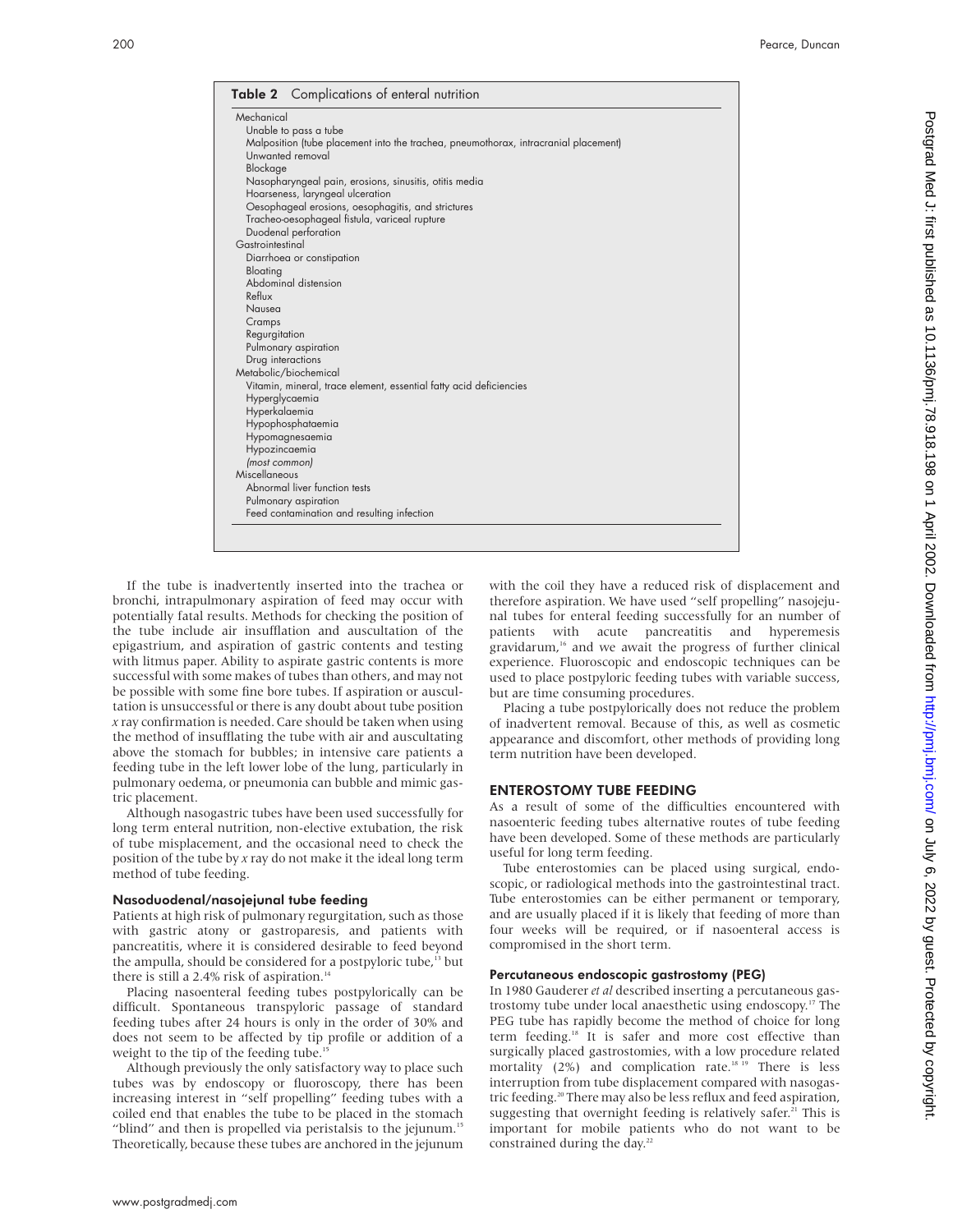Complications of PEGs, such as peristomal infection, peritonitis, tube blockage, inadvertent removal, tube fracture and leakage, can be minimised by having a home enteral nutrition team.18 19 If a PEG is inadvertently removed, a Foley catheter can be inserted through the tract and feeding restarted until the PEG is replaced either endoscopically with a standard PEG tube or non-endoscopically with a button gastrostomy. For those at risk of oesophageal reflux, the PEG can be converted into a jejunostomy using a kit, although the risk is not completely eliminated.<sup>23</sup>

If the PEG tube is no longer required they can either be removed endoscopically or cut; the internal bumper can be allowed to pass internally.<sup>24</sup> Some of the newer PEG tubes are designed to be removed by collapsing an internal fixing balloon or by pulling the PEG through the opening in the abdominal wall.

## Percutaneous endoscopic duodenostomy/jejunostomy

These have often been used for patients with unsuitable stomach access and patients at risk from aspiration pneumonia; however, insertion is technically more demanding than PEG tubes.<sup>23</sup>

#### Cervical pharyngostomy/oesophagostomy

These methods are most frequently used after head and neck surgery (they can be accessed by open surgery or by a percutaneous technique<sup>25</sup>), but are not widely used for long term feeding because of the ease and relative safety of inserting a PEG.

#### Surgical gastrostomy

Indicated for patients in whom PEG cannot be performed or as an adjunctive procedure at the time the patient is undergoing surgery. Indications include oesophageal atresia, stricture and cancer, dysphagia due to neuromuscular disorders, or after trauma. Relative contraindications include primary disease of the stomach, abnormal gastric or duodenal emptying, and significant oesophageal reflux. Specific complications include local irritation, haemorrhage, skin excoriation from leaking of gastric contents, and wound infection. Intraperitoneal leakage of gastric contents, wound dehiscence, and delayed stoma closure can cause peritonitis.

#### Surgical jejunostomy

There are three basic types of surgical jejunostomy in use: a Witzel jejunostomy, Roux-en-Y jejunostomy, and needle catheter jejunostomy. Witzel jejunostomy involves formation of a serosal tunnel and is preferred by some surgeons, but is more likely to become infected. Needle catheter jejunostomy is most frequently used, which involves inserting a needle obliquely through the mesenteric border of the jejunum; a Seldinger technique is used to subsequently insert the feeding tube through the abdominal wall. The external end of the feeding tube is then brought out through the anterior abdominal wall at a site distant from the laparotomy wound.<sup>26</sup>

Needle catheter jejunostomy is usually performed while the patient is undergoing major abdominal surgery, although it can be performed as a separate surgical procedure. These are useful for both long and short term enteral feeding and when feeding into the stomach is contraindicated, for example after oesophageal, gastric, pancreatic, or hepatobiliary surgery. Contraindications include local Crohn's disease, ascites and immunosuppression, and complications are in common with other surgical enterostomies.<sup>26</sup>

#### Fluoroscopic percutaneous gastrostomy

This compares favourably with PEG in morbidity and mortality and has been used for patients with ascites or peritoneal dialysis, which are relative contraindications to PEG insertion.<sup>27</sup> However, this technique is not widely available.

## Nasogastric feeding tubes

- Nasogastric.
- Nasoduodenal/nasojejunal feeding tubes.

## Enterostomy tube feeding

- Percutaneous endoscopic gastrostomy, duodenostomy, or jejunostomy.
- Fluoroscopically inserted percutaneous endoscopic gastrostomy.
- Open surgical, needle catheter, and laparoscopic jejunostomy.
- Surgical enterostomy.
- Cervical pharyngostomy/oesophagostomy.
- Surgical gastrostomy/jejunostomy.

## PROBLEMS WITH ENTERAL TUBE FEEDING

There are a number of potential complications that can occur with enteral tube feeding, which can be divided into mechanical, gastrointestinal, metabolic/biochemical, and miscellaneous (table 2).

#### Complications of nasoenteric feeding tubes

The complications of nasoenteral feeding tubes are less common since the introduction of fine bore nasoenteral feeding tubes in the 1970s.<sup>11 28</sup> Fine bore tubes (usually with wire stiffeners) are easier to pass, more flexible and are less likely to cause erosions, oesophagitis, or strictures. Tube blockage, misplacement, and unwanted removal are still potential problems.

#### Tube blockage

Tube blockage can occur with crushed medication, inadequate flushing (particularly with nasojejunal tubes, which tend to be longer and of a finer bore), and with precipitation of protein in the feed.<sup>29</sup> Ideally tubes should be regularly flushed, every six hours in the case of nasojejunal tubes, and flushed before and after use. Tubes can generally be unblocked with water, although fizzy drinks, pancreatic enzymes, and commercial preparations (for example, Clog Zapper; Corpak MedSystems) have been tried with varying success.

## Physical complications

Physical complications are related to the size, material and pliability of the tube, with polyurethane tubes being softer and so less traumatic than polyvinylchloride.<sup>28 30</sup>

Local complications are common, with discomfort when the tubes are passed, again being dependent largely on the diameter, softness of the tube, and type of tip.<sup>31</sup>

Nasopharyngeal discomfort due to the physical presence of the tube in the throat is common. There may be a deficiency in saliva production due to mouth breathing and no chewing. Sore mouth, dysphagia, sensation of thirst, and dry mucous membranes are recognised complications.

Intracranial insertion of tubes is a small, although documented, risk.<sup>32</sup> More pliable, soft tubes and more careful insertion may reduce this, although modern tubes with internal wires may increase the risk of this potentially fatal complication. It is well known, and included in all product literature that reinsertion of guidewires with feeding tubes in situ should not be attempted due to the risk of the wire passing either through an outflow port, or perforating the tube and then perforating the viscus.

Gastro-oesophageal reflux may occur more frequently when a nasoenteric tube is used in the supine position.<sup>33</sup> This may be in part due to lack of gravitational effect keeping gastric contents in the stomach, and exacerbated by the presence of the feeding tube impeding the effectiveness of the gastrooesophageal sphincter, and larger bore tubes seem to affect the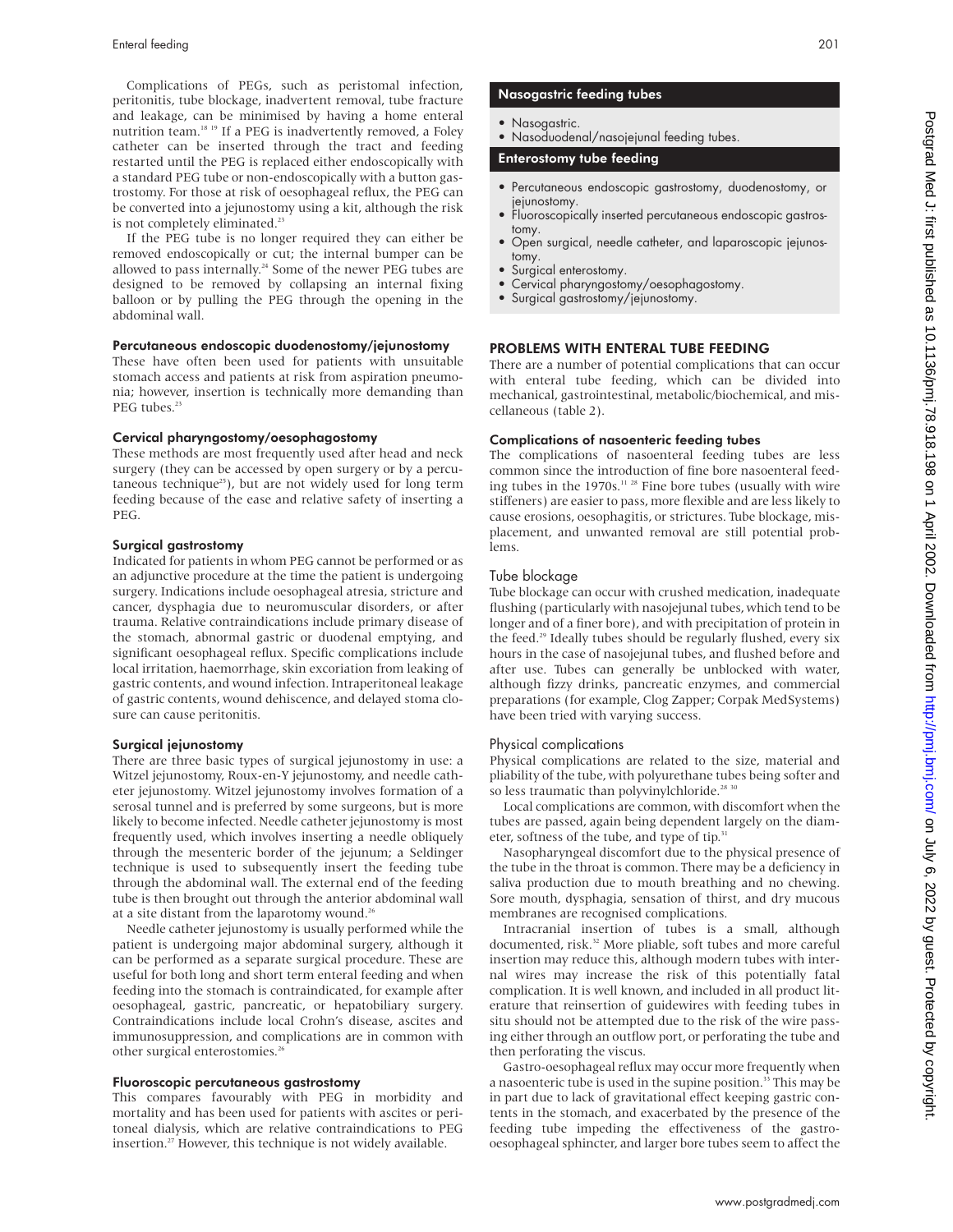cardio-oesophageal junction most.<sup>34</sup> Whatever the diameter of tubes it is probably preferable not to feed patients lying flat. Prokinetics, sucralfate, or proton pump inhibitors could be used to treat oesophagitis.

Tracheo-oesophageal fistula may develop when large bore nasoenteric tubes are used with a nasotracheal or tracheostomy tube in place. The fistula develops from pressure necrosis of the oesophagus and trachea.

Endobronchial placement is most common in those with altered swallowing or a reduced gag reflex. Intrapulmonary infusion of enteral diet can be fatal if not recognised. Other complications which can arise from misplacement of tubes include pneumothorax,<sup>12</sup> intrapleural infusion of enteral diet,<sup>35</sup> and oesophageal perforation.<sup>36</sup> Patients most at risk from misplacement of tubes include those on ventilators, with altered level of consciousness or with neuromuscular abnormalities, such as reduced gag, swallow, and cough reflexes.<sup>37</sup> In this group of patients it is important to confirm the position of tubes radiologically, although other methods of checking tubes are detailed above.

Probably the most common complication, reported in up to 60% of patients, is non-elective.<sup>38 39</sup> For this reason district nurses or staff in long stay institutions should be trained in tube insertion, and special attention should be paid to their securing.

#### Securing enteral feeding tubes

It is important to secure feeding tubes. In our experience, in addition to the studies above, the incidence of accidental loss is high, $38\,39$  particularly with nasoenteral feed, and particularly in the critically ill who often have altered levels of consciousness, and are unable understandably to concentrate on keeping the tubes in.

Generally, the distance that tubes are inserted should be recorded, or even the tube itself marked with tape so migration can be identified. Most feeding tubes have markings imprinted onto the tubing.

When securing a tube, clean the skin with alcohol to remove surface oil; some skin protectants are available, which can be used before taping to the nose and cheek. Commercially available attachment devices are available which adhere to the nose, holding the tube in place with an adjustable clip, although we have no experience of these, and again local centres tend to have systems which work best in each situation. Generally the tube should be secured tightly enough to avoid dislodgement, but not enough to cause undue pressure on the nostrils, which can cause ulceration if used for prolonged periods. We have found "Steristrips" useful, although these must be frequently checked, and can be very tight if not correctly applied.

Similar advice should be given in securing enterostomy tubes, although these usually have internal anchoring devices, which makes dislodgement less likely. How tightly they are secured is often a matter of personal preference for the practitioner; again they should be firm enough to prevent possible dislodgement and leakage, but not so tight to cause possible tissue necrosis and ulceration. If tubes become dislodged completely, generally the tract closes spontaneously if the tube is not replaced, although each individual case tends to be different, and needs individual rather than generalised advice.

It is important to emphasise that patient, carer, and staff education is the key, and generally patients or their carers are the best people to ensure non-elective extubation does not occur. If patients are given clear information about the need for the tube, and given support whether or not problems occur, compliance will improve, and accidental complications will be less likely to occur, both in inpatients and patients in the community.

#### Complications of enterostomy tubes

There are a number of problems with surgical gastrostomies, although they have been around for many years. These include wound dehiscence, infection, leakage, aspiration, and bleeding. The morbidity and mortality rate varies from  $3\%$  to  $61\%$ <sup>40</sup> and up to 37% respectively.<sup>18</sup> The difference probably relates to the condition of the patient in whom the gastrostomy is performed. Patients are often elderly, malnourished and suffering from strokes, malignancy or head injury, and many surgical gastrostomies are performed under general anaesthetic adding further to the risk.

#### Endoscopic gastrostomy

PEGs are increasingly widely accepted, are easy and simple to insert, have a lower morbidity and mortality, generally do not need a general anaesthetic, and are cheaper than surgical gastrostomies.<sup>21</sup> Generally contraindications include occluding pharyngeal or oesophageal tumour, ascites, peritoneal dialysis, and coagulopathy.<sup>2</sup>

Complications include peristomal infection, leakage, accidental tube removal, tube blockage, tube fracture, tube displacement, peritonitis, aspiration pneumonia, bleeding, gastric mucosa overgrowth, and death.<sup>18 21</sup> Ultrasound may show a peristomal abscess, and "tubograms" may help if tube blockage and/or leakage is suspected, using sterile water soluble contrast. Smaller tubes seem to reduce the risk of infection and leakage from PEGs with no increased risk of tube blockage.<sup>41</sup> For patients particularly at risk from aspiration a PEG can be converted to a jejunostomy (PEGJ), although the risk is not completely eliminated.42 PEGJs are not often used, as they are difficult to insert and commonly become dislodged back into the stomach, entailing the risks that were intended to be avoided by the use of jejunal feeding. As PEGJs are necessarily longer, and often of narrower diameter that PEG tubes, they are more prone to blocking in the same way as jejunal tubes.

## Aspiration

Aspiration of feed can occur without obvious evidence of vomiting, particularly in those patients with poor mental status, and absent gag reflex. The regurgitation is usually silent until signs of respiratory compromise or pneumonia develop, which are generally not difficult to spot, with dyspnoea, cyanosis, tachycardia, hypotension and *x* ray changes, although these signs may well not be immediately attributed to feed aspiration in the community. Clinically significant aspiration occurs in up to 30% of patients with tracheostomies of translaryngeal intubation<sup>43</sup> and 6%-12% in neurological patients.37 Patients particularly at risk are the old, debilitated, demented, those with impaired mental function, and those with disordered swallow function. Treatment includes stopping the feed, trying to aspirate feed from the lungs with suction, or antibiotics if infection is confirmed and signs continue.

The risk of aspiration may be reduced by elevating the head of the bed to around 30 degrees, and by using iso-osmotic feeds (as high osmolality feeds can significantly delay gastric emptying<sup>44</sup>). Postpyloric feeding does not necessarily reduce risk of aspiration as tubes often reflux back into the stomach. Promotility drugs may reduce the possibility of aspiration in patients most at risk.

Risk of aspiration may be reduced by continuous pump feeding. However, as aspiration risk seems to be greatest overnight, and continuous feeding means feeding over a 20–24 hour period, this may possibly increase the risk of aspiration.<sup>45</sup> Increasing the time off feeding overnight may reduce the risk of aspiration, particularly in patients without a gag reflex.

#### Metabolic and biochemical complications of enteral feeding

Metabolic problems include a deficiency or excess of electrolytes, vitamins, trace elements, and water.<sup>46</sup> Patients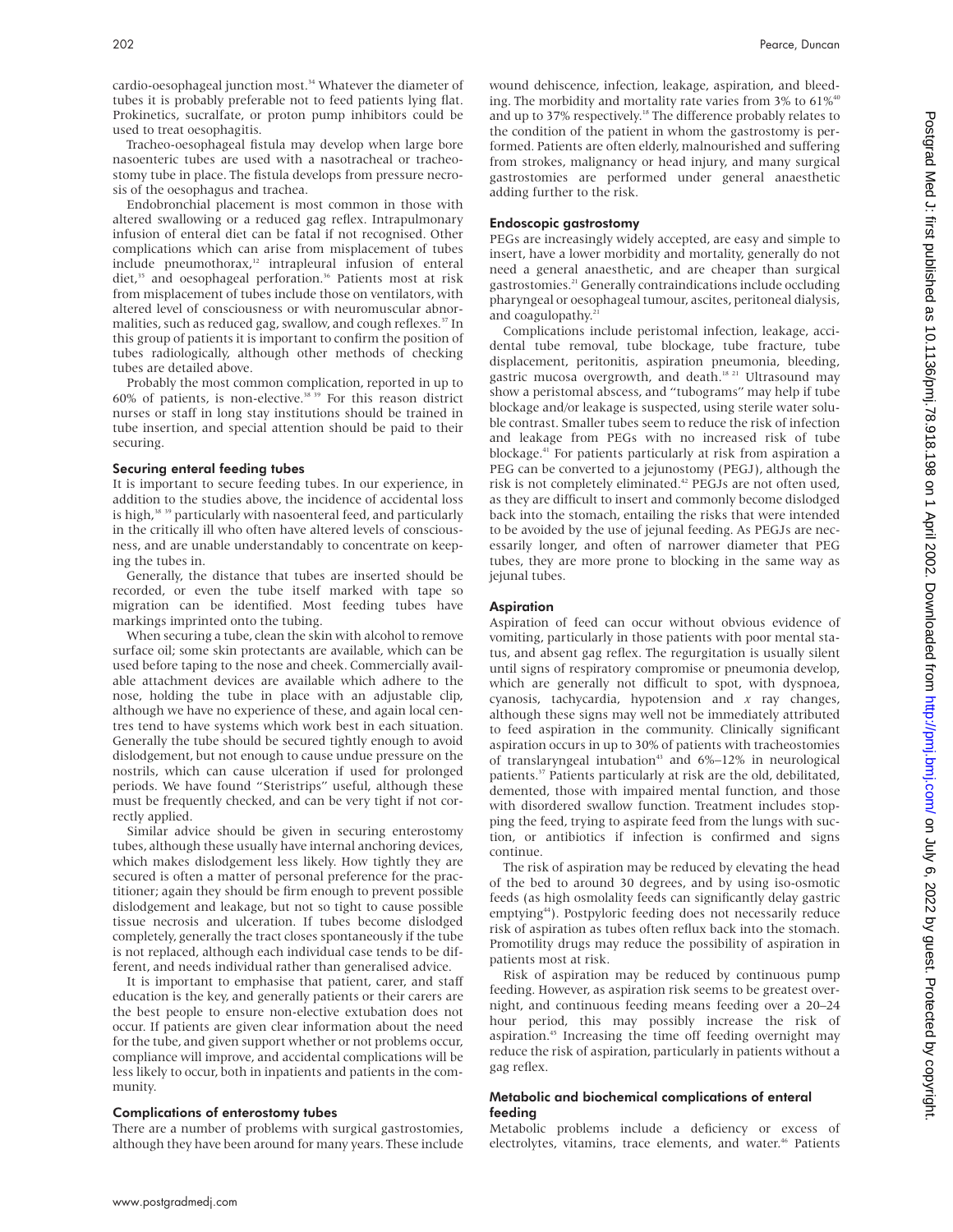## Questions (true/false; answers at end of paper)

- 1. Malnutrition affects 40% of hospitalised patients.
- 2. Elemental feed is the most commonly used type of enteral feed.
- 3. The majority of patients who will require enteral nutrition will need it for one month or less.
- 4. Patients at high risk of aspiration should never be considered for nasoenteric tube feeding due to the high risk of complications.
- 5. Phosphate and potassium levels should be closely monitored when feeding malnourished patients due to the risk of refeeding syndrome.

receiving artificial support should be monitored closely as a result, and because of the risk of developing refeeding syndrome.<sup>2</sup>

Generally haematological and biochemical parameters should be measured before introducing nutritional support. Close monitoring is required particularly initially, and patients on long term enteral nutrition may require vitamin and trace element analysis if clinically indicated.

Common problems include overhydration, which may develop in up to 25% of tube fed patients and hypertonic dehydration in up to 10%.47 Hyponatraemia is generally due to a dilutional state induced by excessive concomitant use of intravenous dextrose or water, while hypernatraemia is often due to free water loss, iatrogenic, due to excessive use of 0.9% saline solutions, or albumin, or more uncommonly an inability to conserve free water secondary due to transient diabetes insipidus.<sup>47</sup>

## Refeeding syndrome

Refeeding malnourished patients increases basal metabolic rate, with glucose being the predominant energy source.<sup>48</sup> This anabolic response causes intracellular movement of minerals, and serum levels may fall significantly. These rapid changes in metabolism and electrolyte movement may lead to severe cardiorespiratory and neurological problems resulting in cardiac and respiratory failure, oedema, lethargy, confusion, coma, convulsions, and death.<sup>48</sup> The symptoms of the refeeding syndrome are thought to be due predominantly to hypophosphataemia, but metabolic changes in potassium, magnesium, glucose, and thiamine can also contribute.<sup>48</sup> Thiamine deficiency may contribute to refeeding syndrome, with Wernicke's encephalopathy being precipitated by carbohydrate administration. Patients at highest risk from the refeeding syndrome include those with chronic malnutrition, chronic alcoholics, and those on a prolonged fast or on intravenous hydration only.49

## Gastrointestinal complications of enteral tube feeding

Complications directly related to the gastrointestinal tract are the most common complications of enteral tube feeding.<sup>50</sup> Nausea, possibly related to smell, osmolality, altered gastric emptying, and too rapid administration of feed is common. Abdominal bloating and cramps may also be due to delayed gastric emptying.44

Constipation is a common problem, and there is little conclusive evidence that lack of dietary fibre in enteral feed is the cause.51 The lack of effect on constipation from fibre may be due in part to the manufacturing process altering the physicochemical properties of the added fibre.<sup>52</sup>

The commonest reported complication of enteral tube feeding is diarrhoea, which can occur in up to 30% of patients on general medical and surgical wards<sup>53</sup> and 68% of patients on intensive care units.<sup>54</sup> There is considerable variation, however, in the reported incidence of different investigators, probably in part due to the difference in definition of diarrhoea used. We generally define it as an increase in bowel frequency and/or

## Key references

- 1. McWhirter JP, Pennington CR. Incidence and recognition of malnutrition in hospital. BMJ 1994;308:945–8.
- 2. Pennington CR. Artificial nutritional support for improved patient care. Aliment Pharmacol Ther 1995;9:471–81.
- 3. Reilly JJ, Hull SF, Albert N, et al. Economic impact of malnutrition: a model system for hospitalized patients. J Parenter Enteral Nutr 1988;12:371–6.
- 4. ASPEN Board of Directors. Special report: guidelines for the use of enteral nutrition in the adult patient. J Parenter Enteral Nutr 1987;11:435–9.
- 5. Payne-James JJ, Silk DBA. Enteral nutrition: background, indications and management. Bailleres Clin Gastroenterol 1988;2:815–47.

fluid content of the stool compared with the normal bowel habit. A generally accepted scientific definition of diarrhoea is more than 250 g of stool per day. Diarrhoea is distressing for patients and their relatives, time consuming for nursing staff, and can add to potential problems such as infected pressure sores and altered fluid and electrolyte balance. If severe, diarrhoea may result in cessation of enteral feeding and institution of parenteral feeding with its attendant risks and costs.

Aetiology of enteral tube feeding related diarrhoea includes drugs and antibiotics,<sup>55</sup> in part due to the "inert carriers" for the active compound, such as sorbitol, in part due to alteration of intestinal flora by antibiotics, including *Clostridium difficile* and its toxin. Fat malabsorption, lactase deficiency, and contaminated feeds and feeding equipment may contribute.

## Microbial contamination and infection of feed

Enteral feed provides an excellent growth medium for bacteria. A variety of organisms have in the past been cultured from enteral feed.<sup>56</sup> The risk starts as soon as the feed is opened, through a variety of routes, and involving handling type of delivery system, prolonged hanging time, and ascending spread of bacteria up the giving set.<sup>56</sup> Up to 36% of enteral feeds given by continuous drip have been found to be contaminated in some studies.<sup>57</sup>

Contaminated feeds have been reported to cause serious infections, particularly in susceptible individuals, such as the immunocompromised. Contamination can cause not just diarrhoea, probably the commonest manifestation, but also pneumonia and sepsis. Although oral or gastric feeding in a healthy individual rarely causes problems due to the antibacterial effects of saliva and gastric acid, contamination of nasoduodenal or jejunal feed which bypasses these mechanisms can result in serious morbidity. A similar effect can result in achlorhydria, either caused by drugs or pathology. There is some argument as a result in favour of the use of sterile feed.58 59 At the very least, feed containers and giving sets should be changed every 24 hours, and some authors suggest a break between feeds to allow the gastric pH to fall.<sup>56</sup>

## **CONCLUSION**

We believe that increasing interest in the subject of nutrition, both in health and in disease, will confer great benefit to both hospital patients and the general population. We hope that the above review is helpful, and would be interested in any comments; please send suggestions to the corresponding author.

## ACKNOWLEDGEMENT

C B Pearce is sponsored by Fresenius Ltd.

## .....................

Authors' affiliations

C B Pearce, H D Duncan, Department of Gastroenterology, Queen Alexandra Hospital, Cosham, Portsmouth PO6 3LY, UK